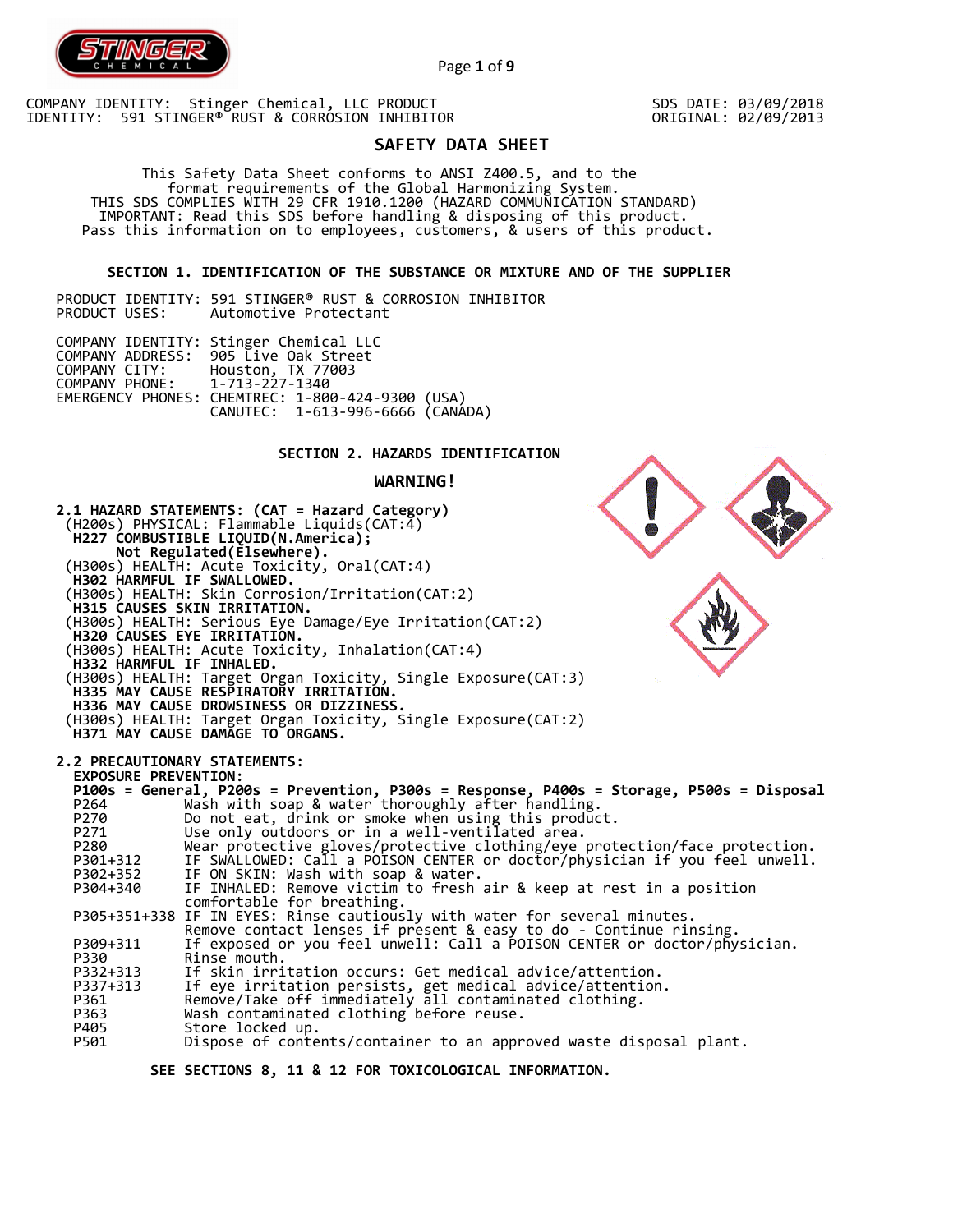## **SECTION 3. COMPOSITION/INFORMATION ON INGREDIENTS**

| MATERIAL                    | CAS#         | <b>EINECS#</b>           | WT %     |
|-----------------------------|--------------|--------------------------|----------|
| Water                       | 7732-18-5    | 231-791-2                | 65-75    |
| Quaternary Amine            | Confidential | -                        | 20-30    |
| Sweetened Middle Distillate | 64741-86-2   |                          | $5 - 15$ |
| 2-Butoxyethanol             | 111-76-2     | 203-905-0                | $0 - 10$ |
| C9-11 Alcohols, Ethoxylated | 68439-46-3   | $\overline{\phantom{0}}$ | A-5      |

The specific chemical component identities and/or the exact component percentages of this material may be withheld as trade secrets. This information is made available to health professionals, employees, and designated representatives in accordance with the applicable provisions of 29 CFR 1910.1200̄ (I)(1).  $\overline{\phantom{a}}$ 

TRACE COMPONENTS: Trace ingredients (if any) are present in < 1% concentration, (< 0.1% for potential carcinogens, reproductive toxins, respiratory tract mutagens, and sensitizers). None of the trace ingredients contribute significant additional hazards at the concentrations that may be present in this product. All pertinent hazard information has been provided in this document, per the requirements of the Federal Occupational Safety and Health Administration Standard (29 CFR 1910.1200), U.S. State equivalents, and Canadian Hazardous Materials Identification System Standard (CPR 4).

## **SECTION 4. FIRST AID MEASURES**

4.1 MOST IMPORTANT SYMPTOMS/EFFECTS, ACUTE & CHRONIC: See Section 11 for symptoms/effects, acute & chronic.

4.2 GENERAL ADVICE:

 First Aid responders should pay attention to self-protection and use the recommended protective clothing (chemical resistant gloves, splash protection). If potential for exposure exists, refer to Section 8 for specific personal protective equipment.

4.3 EYE CONTACT:

 If this product enters the eyes, check for and remove any contact lenses. Open eyes while under gently running water. Use sufficient force to open eyelids. "Roll" eyes to expose more surface. <u>Minimum</u> flushing is for 15 minutes. Seek immediate medical attention.

4.4 SKIN CONTACT:

 If the product contaminates the skin, immediately begin decontamination with running water. <u>Minimum</u> flushing is for 15 minutes. Remove contaminated clothing, taking care not to contaminate eyes. If skin becomes irritated and irritation persists, medical attention may be necessary. Wash contaminated clothing before reuse, discard contaminated shoes.

4.5 INHALATION:

 After high vapor exposure, remove to fresh air. If breathing is difficult, give oxygen. If breathing has stopped, trained personnel should immediately begin artificial respiration. If the heart has stopped, trained personnel should immediately begin cardiopulmonary resuscitation (CPR). Seek immediate medical attention.

4.6 SWALLOWING:

 If swallowed, CALL PHYSICIAN OR POISON CONTROL CENTER FOR MOST CURRENT INFORMATION. If professional advice is not available, give two glasses of water to drink. DO NOT INDUCE VOMITING. Never induce vomiting or give liquids to someone who is unconscious, having convulsions, or unable to swallow. Seek immediate medical attention.

- 4.7 RESCUERS: Victims of chemical exposure must be taken for medical attention. Rescuers should be taken for medical attention, if necessary. Take a copy of label and SDS to physician or health professional with victim.
- 4.8 NOTES TO PHYSICIAN:
- There is no specific antidote. Treatment of overexposure should be directed at the control of symptoms and the clinical condition of the patient. Any material aspirated during vomiting may cause lung injury. Therefore, emesis should not be induced mechanically or pharmacologically. If it is considered necessary to evacuate the stomach contents, this should be done by means least likely to cause aspiration (such as: Gastric lavage after endotracheal intubation).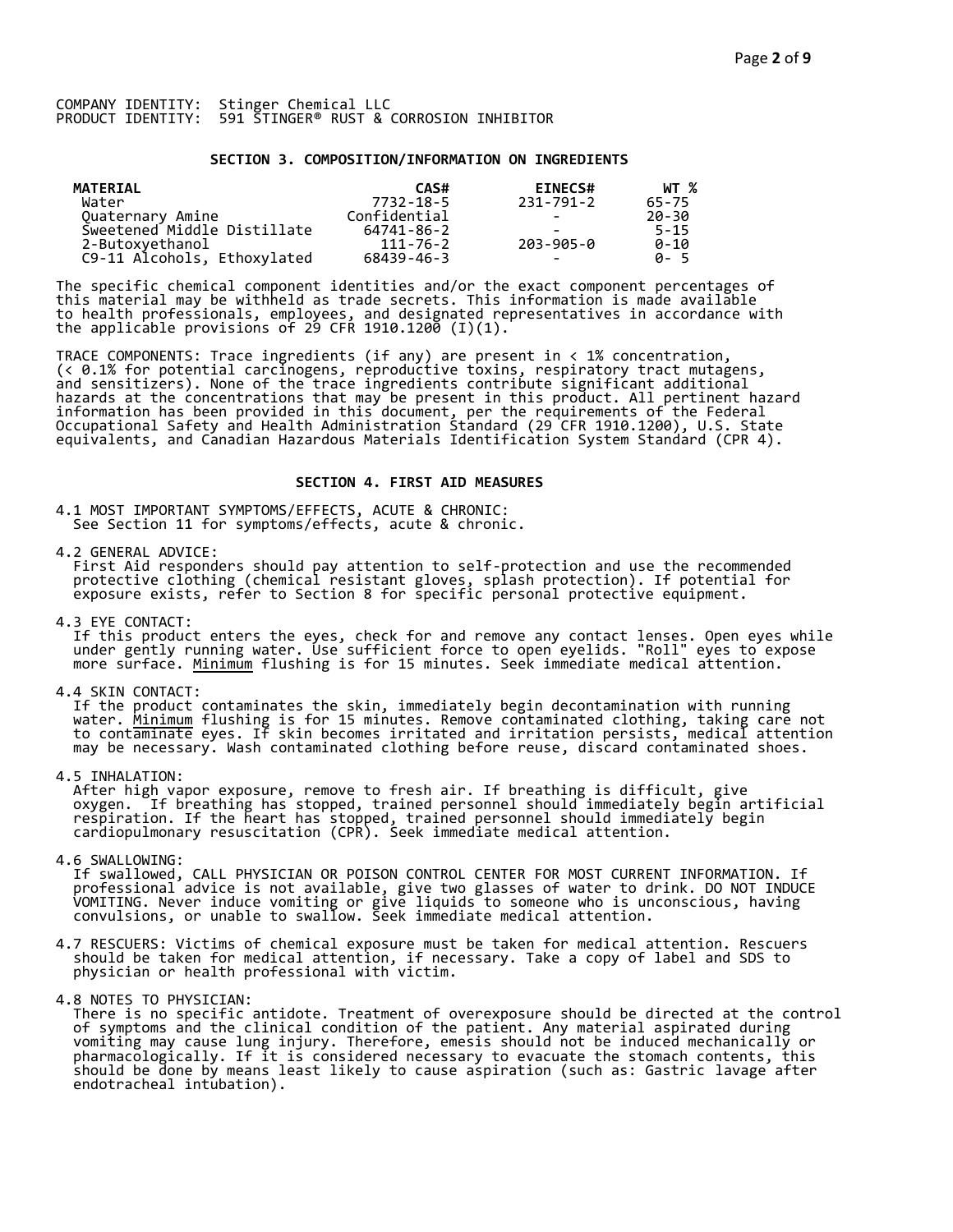#### **SECTION 5. FIRE FIGHTING MEASURES**

- 5.1 FIRE & EXPLOSION PREVENTIVE MEASURES: NO open flames. Above flash point, use a closed system, ventilation, explosion-proof electrical equipment, lighting.
- 5.2 SUITABLE (& UNSUITABLE) EXTINGUISHING MEDIA: Use dry powder, AFFF, alcohol-resistant foam, water spray, carbon dioxide.
- 5.3 SPECIAL PROTECTIVE EQUIPMENT & PRECAUTIONS FOR FIRE FIGHTERS: Water spray may be ineffective on fire but can protect fire-fighters & cool closed containers. Use fog nozzles if water is used. Do not enter confined fire-space without full bunker gear. (Helmet with face shield, bunker coats, gloves & rubber boots).
- 5.4 SPECIFIC HAZARDS OF CHEMICAL & HAZARDOUS COMBUSTION PRODUCTS: COMBUSTIBLE! Isolate from oxidizers, heat, & open flame. Closed containers may explode if exposed to extreme heat. Applying to hot surfaces requires special precautions. Empty container very hazardous! Continue all label precautions!

# **SECTION 6. ACCIDENTAL RELEASE MEASURES**

- 6.1 SPILL AND LEAK RESPONSE AND ENVIRONMENTAL PRECAUTIONS: Uncontrolled releases should be responded to by trained personnel using pre-planned procedures. No action shall be taken involving personal risk without suitable training. Keep unnecessary and unprotected personnel from entering spill area. Do not touch or walk through material. Avoid breathing vapor or mist. Provide adequate ventilation. Proper protective equipment should be used. In case of a spill, clear the affected area, protect people, and respond with trained personnel. ELIMINATE all ignition sources (no smoking, flares, sparks, or flames in immediate area).
- 6.2 PERSONAL PRECAUTIONS, PROTECTIVE EQUIPMENT, EMERGENCY PROCEDURES: The proper personal protective equipment for incidental releases (such as: 1 Liter of the product released in a well-ventilated area), use impermeable gloves, they should be Level B: **triple-gloves (rubber gloves and nitrile gloves over latex gloves), chemical resistant suit and boots, hard-hat, and Self-Contained Breathing Apparatus** specific for the material handled, goggles, face shield, and appropriate body protection. In the event of a large release, use impermeable gloves, specific for the material handled, chemically resistant suit and boots, and hard hat, and Self-Contained Breathing Apparatus or respirator.

 Personal protective equipment are required wherever engineering controls are not adequate or conditions for potential exposure exist. Select NIOSH/MSHA approved based on actual or potential airborne concentrations in accordance with latest OSHA and/or ANSI recommendations.

6.3 ENVIRONMENTAL PRECAUTIONS:

 Stop spill at source. Construct temporary dikes of dirt, sand, or any appropriate readily available material to prevent spreading of the material. Close or cap valves and/or block or plug hole in leaking container and transfer to another container. Keep from entering storm sewers and ditches which lead to waterways, and if necessary, call the local fire or police department for immediate emergency assistance.

6.4 METHODS AND MATERIAL FOR CONTAINMENT & CLEAN-UP:

 Absorb spilled liquid with polypads or other suitable absorbent materials. If necessary, neutralize using suitable buffering material, (acid with soda ash or base with phosphoric acid), and test area with litmus paper to confirm neutralization. Clean up with non-combustible absorbent (such as: sand, soil, and so on). Shovel up and place all spill residue in suitable containers. dispose of at an appropriate waste disposal facility according to current applicable laws and regulations and product characteristics at time of disposal (see Section 13 - Disposal Considerations).

6.5 NOTIFICATION PROCEDURES:

 In the event of a spill or accidental release, notify relevant authorities in accordance with all applicable regulations. US regulations require reporting release of this material to the environment which exceed the applicable reportable quantity or oil spills which could reach any waterway including intermittent dry creeks. The National Response Center can be reached at (800)424-8802.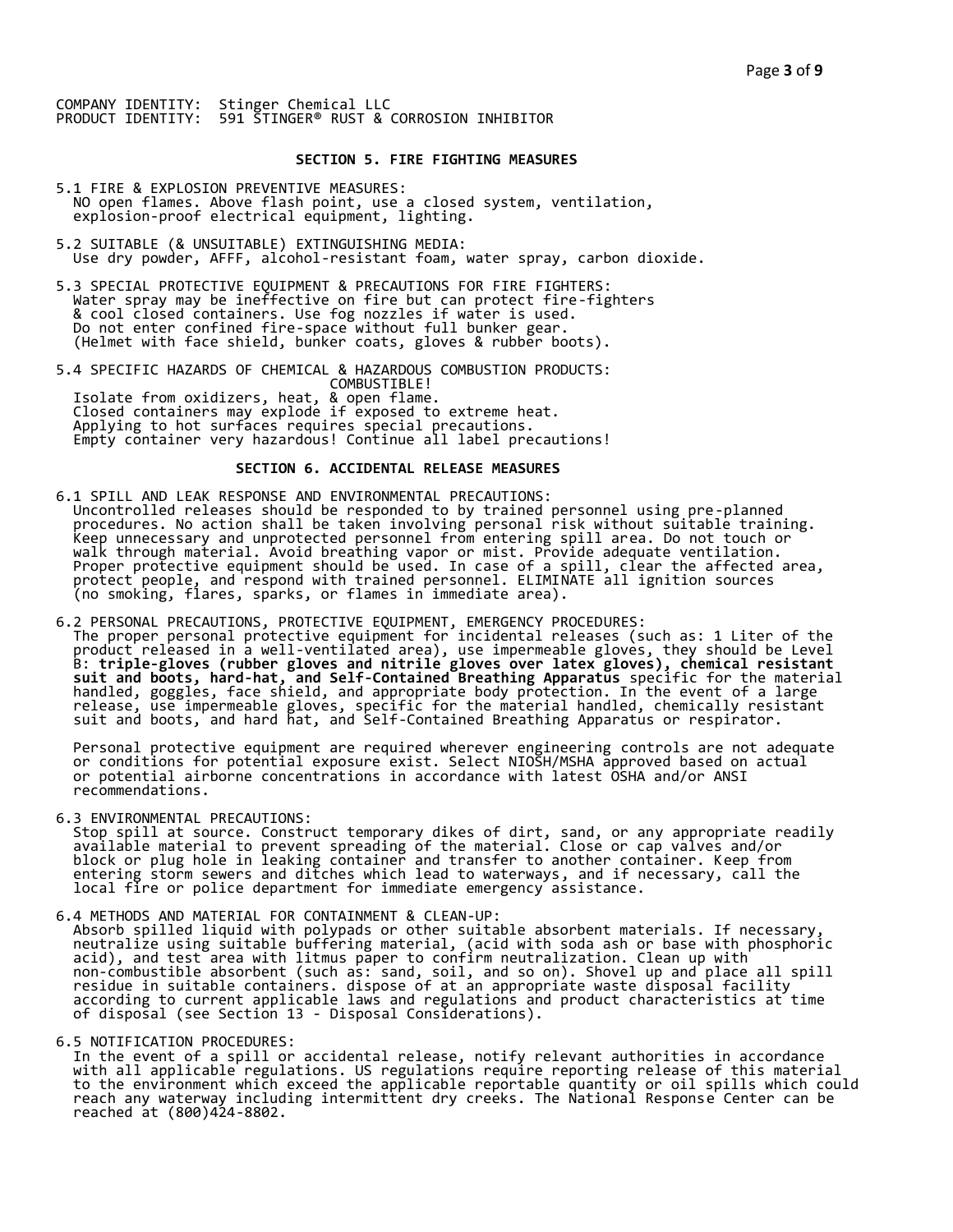### **SECTION 7. HANDLING AND STORAGE**

7.1 PRECAUTIONS FOR SAFE HANDLING: Isolate from oxidizers, heat, & open flame. Use only with adequate ventilation. Avoid or repeated breathing of vapor or spray mist. Do not get in eyes, on skin or clothing. Consult Safety Equipment Supplier. Wear goggles, face shield, gloves, apron & footwear impervious to material. Wash clothing before reuse. Avoid free fall of liquid. Ground containers when transferring. Do not flame cut, braze, or weld. Empty container very hazardous! Continue all label precautions!

7.2 CONDITIONS FOR SAFE STORAGE, INCLUDING ANY INCOMPATIBILITIES: Isolate from strong oxidants. Do not store above 49 C/120 F. Keep container tightly closed & upright when not in use to prevent leakage.

## **SECTION 7. HANDLING AND STORAGE (CONTINUED)**

7.3 NONBULK: CONTAINERS:

 Store containers in a cool, dry location, away from direct sunlight, sources of intense heat, or where freezing is possible. Material should be stored in secondary containers or in a diked area, as appropriate. Store containers away from incompatible chemicals (see Section 10, Stability and Reactivity). Post warning and "NO SMOKING" signs in storage and use areas, as appropriate. Empty containers should be handled with care. Never store food, feed, or drinking water in containers which held this product.

7.4 BULK CONTAINERS:

 All tanks and pipelines which contain this material must be labeled. Perform routine maintenance on tanks or pipelines which contain this product. Report all leaks immediately to the proper personnel.

7.5 TANK CAR SHIPMENTS:

 Tank cars carrying this product should be loaded and unloaded in strict accordance with tank-car manufacturer's recommendation and all established on-site safety procedures. Appropriate personal protective equipment must be used (see Section 8, Engineering Controls and Personal Protective Equipment.). All loading and unloading equipment must be inspected, prior to each use. Loading and unloading operations must be attended, at all times. Tank cars must be level, brakes must be set or wheels must be locked or blocked prior to loading or unloading. Tank car (for loading) or storage tanks (for unloading) must be verified to be correct for receiving this product and be properly prepared, prior to starting the transfer operations. Hoses must be verified to be in the correct positions, before starting transfer operations. A sample (if required) must be taken and verified (if required) prior to starting transfer operations. All lines must be blown-down and purged before disconnecting them from the tank car or vessel.

7.6 PROTECTIVE PRACTICES DURING MAINTENANCE OF CONTAMINATED EQUIPMENT: Follow practices indicated in Section 6 (Accidental Release Measures). Make certain application equipment is locked and tagged-out safely. Always use this product in areas where adequate ventilation is provided. Collect all rinsates and dispose of according to applicable Federal, State, Provincial, or local procedures.

7.7 EMPTY CONTAINER WARNING:

 Empty containers may contain residue and can be dangerous. Do not attempt to refill or clean containers without proper instructions. Empty drums should be completely drained and safely stored until appropriately reconditioned or disposed. Empty containers should be taken for recycling, recovery, or disposal through suitably qualified or licensed contractor and in accordance with governmental regulations. **DO NOT PRESSURIZE, CUT, WELD, BRAZE, SOLDER, DRILL, GRIND, OR EXPOSE SUCH CONTAINERS TO HEAT, FLAME, SPARKS, STATIC ELECTRICITY, OR OTHER SOURCES OF IGNITION. THEY MAY BURST AND CAUSE INJURY OR DEATH.**

## **SECTION 8. EXPOSURE CONTROLS/PERSONAL PROTECTION**

| <b>8.1 EXPOSURE LIMITS:</b> |              |                          |                    |             |
|-----------------------------|--------------|--------------------------|--------------------|-------------|
| <b>MATERIAL</b>             | CAS#         |                          | EINECS# TWA (OSHA) | TLV (ACGIH) |
| Water                       | 7732-18-5    | 231-791-2                | None Known         | None Known  |
| Quaternary Amine            | Confidential | and the state of the     | None Known         | None Known  |
| Sweetened Middle Distillate | 64741-86-2   | and the state of the     | 200 mg/m3          | 200 mg/m3   |
| 2-Butoxyethanol             | 111-76-2     |                          | 203-905-0 50 ppm S | 20 ppm S    |
| C9-11 Alcohols, Ethoxylated | 68439-46-3   | <b>Contract Contract</b> | None Known         | None Known  |

This product contains no EPA Hazardous Air Pollutants (HAP) in amounts  $> 0.1\%$ . EPA Hazardous Air Pollutants may be present in trace amounts (less than 0.1%): Cumene, Polycyclic Aromatics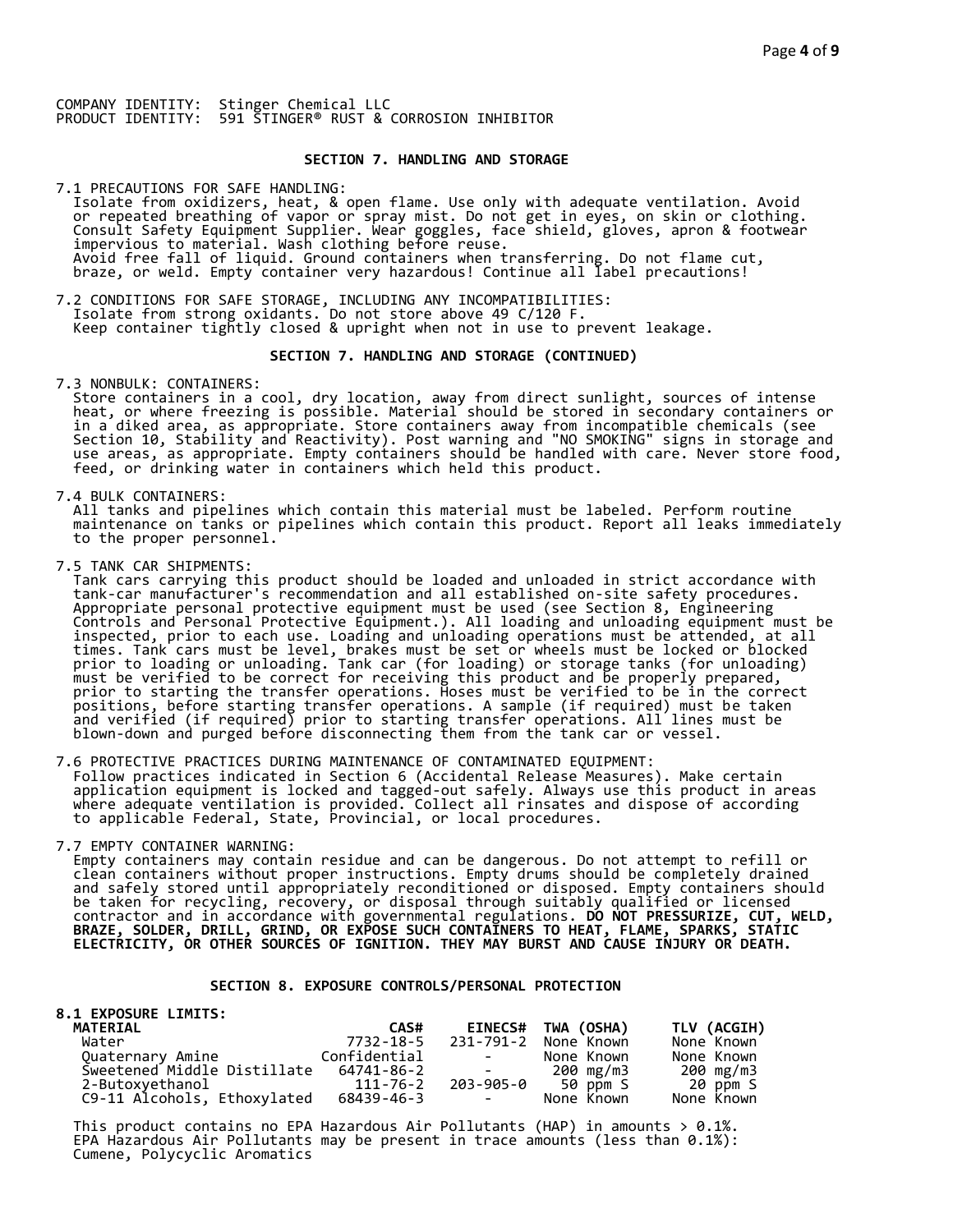# **SECTION 8. EXPOSURE CONTROLS/PERSONAL PROTECTION (CONTINUED)**

#### **8.2 APPROPRIATE ENGINEERING CONTROLS:**

#### RESPIRATORY EXPOSURE CONTROLS

 Airborne concentrations should be kept to lowest levels possible. If vapor, dust or mist is generated and the occupational exposure limit of the product, or any component of the product, is exceeded, use appropriate NIOSH or MSHA approved air purifying or air-supplied respirator authorized in 29 CFR 1910.134, European Standard EN 149, or applicable State regulations, after determining the airborne concentration of the contaminant. Air supplied respirators should always be worn when airborne concentration of the contaminant or oxygen content is unknown. Maintain airborne contaminant concentrations below exposure limits. If adequate ventilation is not available or there is potential for airborne exposure above the exposure limits, a respirator may be worn up to the respirator exposure limitations, check with respirator equipment manufacturer's recommendations/limitations. For particulates, a particulate respirator (NIOSH Type N95 or better filters) may be worn. If oil particles (such as: lubricants, cutting fluids, glycerine, and so on) are present, use a NIOSH Type R or P filter. For a higher level of protection, use positive pressure supplied air respiration protection or Self-Contained Breathing Apparatus or if oxygen levels are below 19.5% or are unknown.

 EMERGENCY OR PLANNED ENTRY INTO UNKNOWN CONCENTRATIONS OR IDLH CONDITIONS Positive pressure, full-face piece Self-Contained Breathing Apparatus; or positive pressure, full-face piece Self-Contained Breathing Apparatus with an auxilliary positive pressure Self-Contained Breathing Apparatus.

VENTILATION<br>LOCAL EXHAUST: LOCAL EXHAUST: Necessary MECHANICAL (GENERAL): Necessary SPECIAL: None OTHER: None Please refer to ACGIH document, "Industrial Ventilation, A Manual of Recommended Practices", most recent edition, for details.

#### **8.3 INDIVIDUAL PROTECTION MEASURES, SUCH AS PERSONAL PROTECTIVE EQUIPMENT:**

EYE PROTECTION:

 Safety eyewear complying with an approved standard should be used when a risk assessment indicates this is necessary to avoid exposure to liquid splashes, mists or dusts. If contact is possible, chemical splash goggles should be worn, when a higher degree of protection is necessary, use splash goggles or safety glasses. Face-shields are recommended when the operation can generate splashes, sprays or mists.

# HAND PROTECTION:

 Use gloves chemically resistant to this material. Glove must be inspected prior to use. Preferred examples: Butyl rubber, Chlorinated Polyethylene, Polyethylene, Ethyl vinyl alcohol laminate ("EVAL"), Polyvinyl alcohol ("PVA"). Examples of acceptable glove barrier materials include: Natural rubber ("latex"), Neoprene, Nitrile/butadiene rubber ("nitrile") or ("NBR"), Polyvinyl chloride ("PVC") or "vinyl"), Viton. Chemical-resistant, impervious gloves complying with an approved standard should be worn at all times when handling chemical products if a risk assessment indicates this is necessary. Considering the parameters specified by the glove manufacturer, check during use that the gloves are still retaining their protective properties. It should be noted that the time to breakthrough for any glove material may be different for different glove manufacturers. In the case of mixtures, consisting of several substances, the protection time of the gloves cannot be accurately estimated. Use proper glove removal technique (without touching glove's outer surface) to avoid skin contact with this product. Dispose of contaminated gloves after use in accordance with applicable laws and good practices. Wash and dry hands.

#### BODY PROTECTION:

 Use body protection appropriate for task. Cover-all, rubber aprons, or chemical protective clothing made from impervious materials are generally acceptable, depending on the task.

#### WORK & HYGIENIC PRACTICES:

Wash hands, forearms and face thoroughly after handling chemical products, before eating. smoking and using toilet facilities and at the end of the working period. eating, smoking and using toilet facilities and at the end of the working period.<br>Provide readily accessible eye wash stations or safety showers. Remove clothing t Provide readily accessible eye wash stations or safety showers. Remove clothing that becomes contaminated. Destroy contaminated leather articles. Launder or discard Destroy contaminated leather articles. Launder or discard contaminated clothing.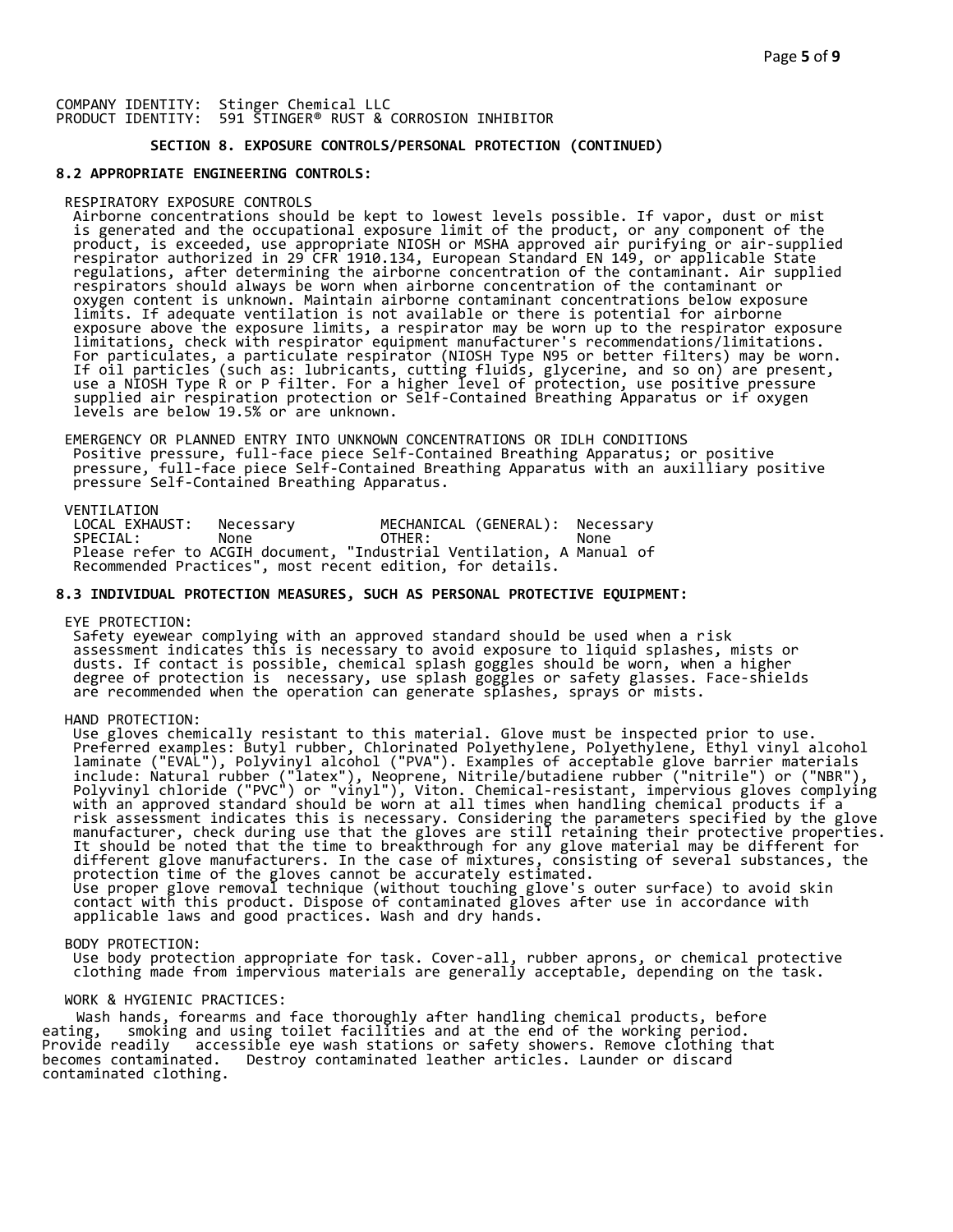### **SECTION 9. PHYSICAL & CHEMICAL PROPERTIES**

| Liquid, Green                                                                                                                 |
|-------------------------------------------------------------------------------------------------------------------------------|
| Aromatic                                                                                                                      |
| Not Available                                                                                                                 |
| Not Available                                                                                                                 |
|                                                                                                                               |
|                                                                                                                               |
|                                                                                                                               |
| Not Available<br>111  136  332* C / 232  278  630* F (*=End Point)<br>62 C / 145 F (TCC) (Lowest Component)<br>Not Applicable |
| Class III-A                                                                                                                   |
| 0.95 (Lowest Component)                                                                                                       |
| Not Available                                                                                                                 |
| 17.2                                                                                                                          |
| 0.783                                                                                                                         |
|                                                                                                                               |
| 1.03                                                                                                                          |
| 1.01                                                                                                                          |
| 8.6                                                                                                                           |
| Complete                                                                                                                      |
| Not Available                                                                                                                 |
| 254 C / 490 F                                                                                                                 |
| Not Available                                                                                                                 |
| 6.0 Vol% / 54.1 $g/L$ / .4 Lbs/Gal                                                                                            |
| 17.0 Vol% / 54.1 g/L / .4 Lbs/Gal                                                                                             |
| 0.0 Wt% /0.0 g/L / 0.000 Lbs/Gal                                                                                              |
| 0.0                                                                                                                           |
| Not Available                                                                                                                 |
| * Using CARB (California Air Resources Board Rules).                                                                          |
|                                                                                                                               |

### **SECTION 10. STABILITY & REACTIVITY**

10.1 REACTIVITY & CHEMICAL STABILITY: Stable under normal conditions, no hazardous reactions when kept from incompatibles.

10.2 POSSIBILITY OF HAZARDOUS REACTIONS & CONDITIONS TO AVOID: Isolate from oxidizers, heat, & open flame.

10.3 INCOMPATIBLE MATERIALS: Reacts with strong oxidants, causing fire & explosion hazard.

10.4 HAZARDOUS DECOMPOSITION PRODUCTS: Carbon Monoxide, Carbon Dioxide from burning.

10.5 HAZARDOUS POLYMERIZATION: Will not occur.

# **SECTION 11. TOXICOLOGICAL INFORMATION**

# **11.1 ACUTE HAZARDS**

 11.11 EYE & SKIN CONTACT: Primary irritation to skin, defatting, dermatitis. Absorption thru skin increases exposure. Primary irritation to eyes, redness, tearing, blurred vision. Liquid can cause eye irritation. Wash thoroughly after handling.

 11.12 INHALATION: Anesthetic. Irritates respiratory tract. Acute overexposure can cause serious nervous system depression. Vapor harmful. Breathing vapor can cause irritation. Acute overexposure can cause harm to affected organs by routes of entry.

 11.13 SWALLOWING: Harmful or fatal if swallowed. Swallowing can cause abdominal irritation, nausea, vomiting & diarrhea. The symptoms of chemical pneumonitis may not show up for a few days.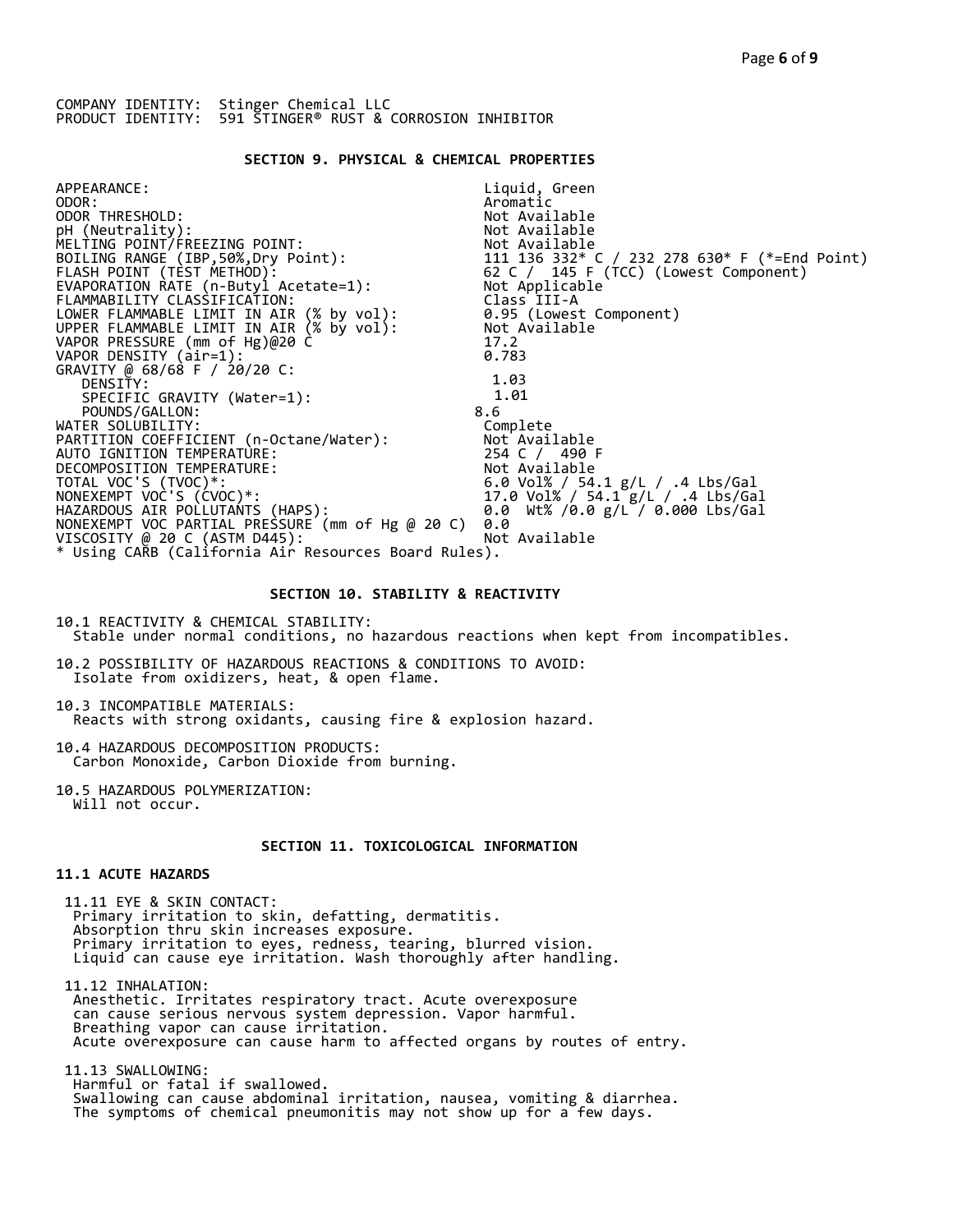#### **SECTION 11. TOXICOLOGICAL INFORMATION (CONTINUED)**

#### **11.2 SUBCHRONIC HAZARDS/CONDITIONS AGGRAVATED**

 MEDICAL CONDITIONS AGGRAVATED BY EXPOSURE: Pre-existing disorders of any target organs mentioned in this Document can be aggravated by over-exposure by routes of entry to components of this product. Persons with these disorders should avoid use of this product.

#### **11.3 CHRONIC HAZARDS**

 11.31 CANCER, REPRODUCTIVE & OTHER CHRONIC HAZARDS: This product has no carcinogens listed by IARC, NTP, NIOSH, OSHA or ACGIH, as of this date, greater or equal to 0.1%. This product contains less than 1 ppm of Benzene. Not considered hazardous in such low concentrations. Absorption thru skin may be harmful.

11.32 TARGET ORGANS: May cause damage to target organs, based on animal data.

11.33 IRRITANCY: Irritating to contaminated tissue.

11.34 SENSITIZATION: No component is known as a sensitizer.

11.35 MUTAGENICITY: No known reports of mutagenic effects in humans.

11.36 EMBRYOTOXICITY: No known reports of embryotoxic effects in humans.

11.37 TERATOGENICITY: No known reports of teratogenic effects in humans.

11.38 REPRODUCTIVE TOXICITY: No known reports of reproductive effects in humans.

 A MUTAGEN is a chemical which causes permanent changes to genetic material (DNA) such that the changes will propagate across generational lines. An EMBRYOTOXIN is a chemical which causes damage to a developing embryo (such as: within the first 8 weeks of pregnancy in humans), but the damage does not propagate across generational lines. A TERATOGEN is a chemical which causes damage to a developing fetus, but the damage does not propagate across generational lines. A REPRODUCTIVE TOXIN is any substance which interferes in any way with the reproductive process.

## **11.4 MAMMALIAN TOXICITY INFORMATION**

| MATERIAL                    | CAS#     | <b>EINECS#</b>      | LOWEST KNOWN LETHAL DOSE DATA<br>LOWEST KNOWN LD50 (ORAL) |
|-----------------------------|----------|---------------------|-----------------------------------------------------------|
| Ethylene Glycol Butyl Ether | 111-76-2 | and the contract of | 320.0 mg/kg(Rabbiťs)<br>LOWEST KNOWN LC50 (VÁPORS)        |
| Ethylene Glycol Butyl Ether | 111-76-2 | $\sim$              | 700 ppm (Mice)                                            |

### **SECTION 12. ECOLOGICAL INFORMATION**

## **12.1 ALL WORK PRACTICES MUST BE AIMED AT ELIMINATING ENVIRONMENTAL CONTAMINATION.**

12.2 EFFECT OF MATERIAL ON PLANTS AND ANIMALS: This product may be harmful or fatal to plant and animal life if released into the environment. Refer to Section 11 (Toxicological Information) for further data on the effects of this product's components on test animals.

12.3 EFFECT OF MATERIAL ON AQUATIC LIFE: The most sensitive known aquatic group to any component of this product is: Tidewater Silversides 1250 ppm or mg/L (96 hour exposure). Keep out of sewers and natural water supplies. Environmental effects of the substance have not been investigated adequately.

12.4 MOBILITY IN SOIL Mobility of this material has not been determined.

12.5 DEGRADABILITY This product is completely biodegradable.

12.6 ACCUMULATION Bioaccumulation of this product has not been determined.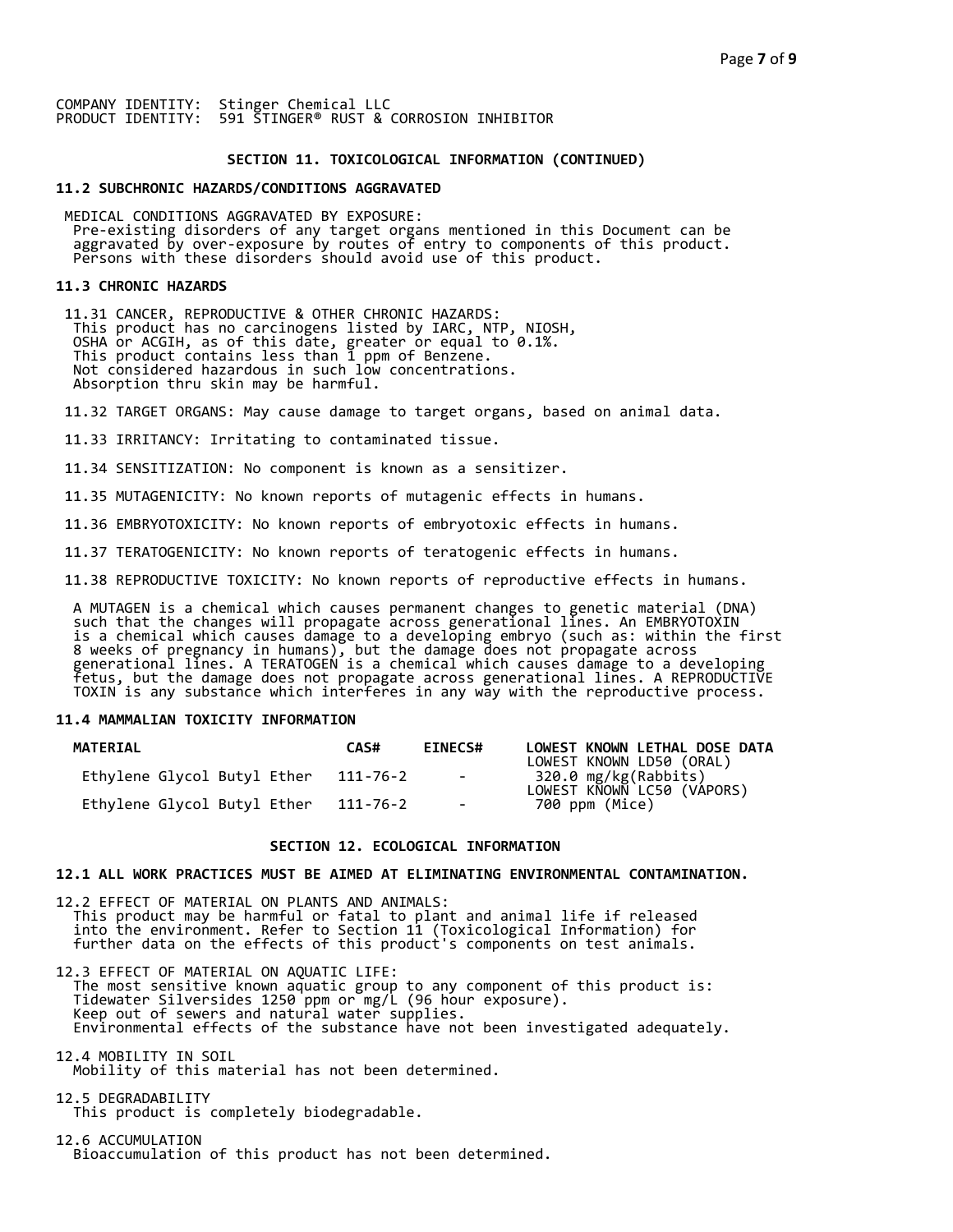### **SECTION 13. DISPOSAL CONSIDERATIONS**

The generation of waste should be avoided or minimized wherever possible. Dispose of surplus and non-recyclable products via a licensed waste disposal contractor. Waste should not be disposed of untreated to the sewer unless fully compliant with the requirements of all authorities with jurisdiction. Waste packaging should be recycled. Incineration or landfill should only be considered when recycling is not feasible. This material and its container must be disposed of in a safe way. Care should be taken when handling emptied containers that have not been cleaned or rinsed out. Empty containers and liners may retain some product residues. Vapor from some product residues may create a highly flammable or explosive atmosphere inside the container. **DO NOT PRESSURIZE, CUT, WELD, BRAZE, SOLDER, DRILL, GRIND, OR EXPOSE USED CONTAINERS TO HEAT, FLAME, SPARKS, STATIC ELECTRICITY, OR OTHER SOURCES OF IGNITION. THEY MAY BURST AND CAUSE INJURY OR DEATH.** Avoid dispersal of spilled material and runoff and contact with soil, waterways, drains and sewers. Processing, use or contamination may change the waste disposal requirements. Do not dispose of on land, in surface waters, or in storm drains. Waste should be recycled or disposed of in accordance with regulations. Large amounts should be collected for reuse or consigned to licensed hazardous waste haulers for disposal. **ALL DISPOSAL MUST BE IN ACCORDANCE WITH ALL FEDERAL, STATE, PROVINCIAL, AND LOCAL REGULATIONS. IF IN DOUBT, CONTACT PROPER AGENCIES.** 

### **SECTION 14. TRANSPORT INFORMATION**

MARINE POLLUTANT: No DOT/TDG SHIP NAME: NONBULK: Not Regulated BULK: NA1993, Combustible liquid, (contains: Butoxyethanol), PG-III Combustible liquid. Not DOT regulated on trucks in containers of < 119 gallons. DRUM LABEL: None (Combustible Liquid) IATA / ICAO: Not Regulated IMO / IMDG: Not Regulated EMERGENCY RESPONSE GUIDEBOOK NUMBER: 128

# **SECTION 15. REGULATORY INFORMATION**

**15.1 EPA REGULATION: SARA SECTION 311/312 HAZARDS: Acute Health, Chronic Health, Fire** 

All components of this product are on the TSCA list. SARA Title III Section 313 Supplier Notification This product contains the indicated <\*> toxic chemicals subject to the reporting requirements of Section 313 of the Emergency Planning & Community Right-To-Know Act of 1986 & of 40 CFR 372. This information must be included in all MSDSs that are copied and distributed for this material.

| SARA TITLE III INGREDIENTS | <b>EINECS#</b><br>CAS#                 | <b>WT% (REG.SECTION)</b> | <b>RQ(LBS)</b> |
|----------------------------|----------------------------------------|--------------------------|----------------|
| *2-Butoxyethanol           | $111 - 76 - 2203 - 905 - 00 - 10(313)$ |                          | None           |

#### **15.2 STATE REGULATIONS:**

 CALIFORNIA SAFE DRINKING WATER & TOXIC ENFORCEMENT ACT (PROPOSITION 65): This product contains no chemicals known to the State of California to cause cancer or reproductive toxicity.

#### **15.3 INTERNATIONAL REGULATIONS**

 The identified components of this product are listed on the chemical inventories of the following countries: Australia (AICS), Canada (DSL or NDSL), China (IECSC), Europe (EINECS, ELINCS), Japan (METI/CSCL, MHLW/ISHL), South Korea (KECI), New Zealand (NZIoC), Philippines (PICCS), Switzerland (SWISS), Taiwan (NECSI), USA (TSCA).

**15.4 CANADA: WORKPLACE HAZARDOUS MATERIALS INFORMATION SYSTEM (WHMIS)** 

 B3: Combustible Liquid. D2B: Irritating to skin / eyes.

 This product was classified using the hazard criteria of the Controlled Products Regulations (CPR). This Document contains all information required by the CPR.